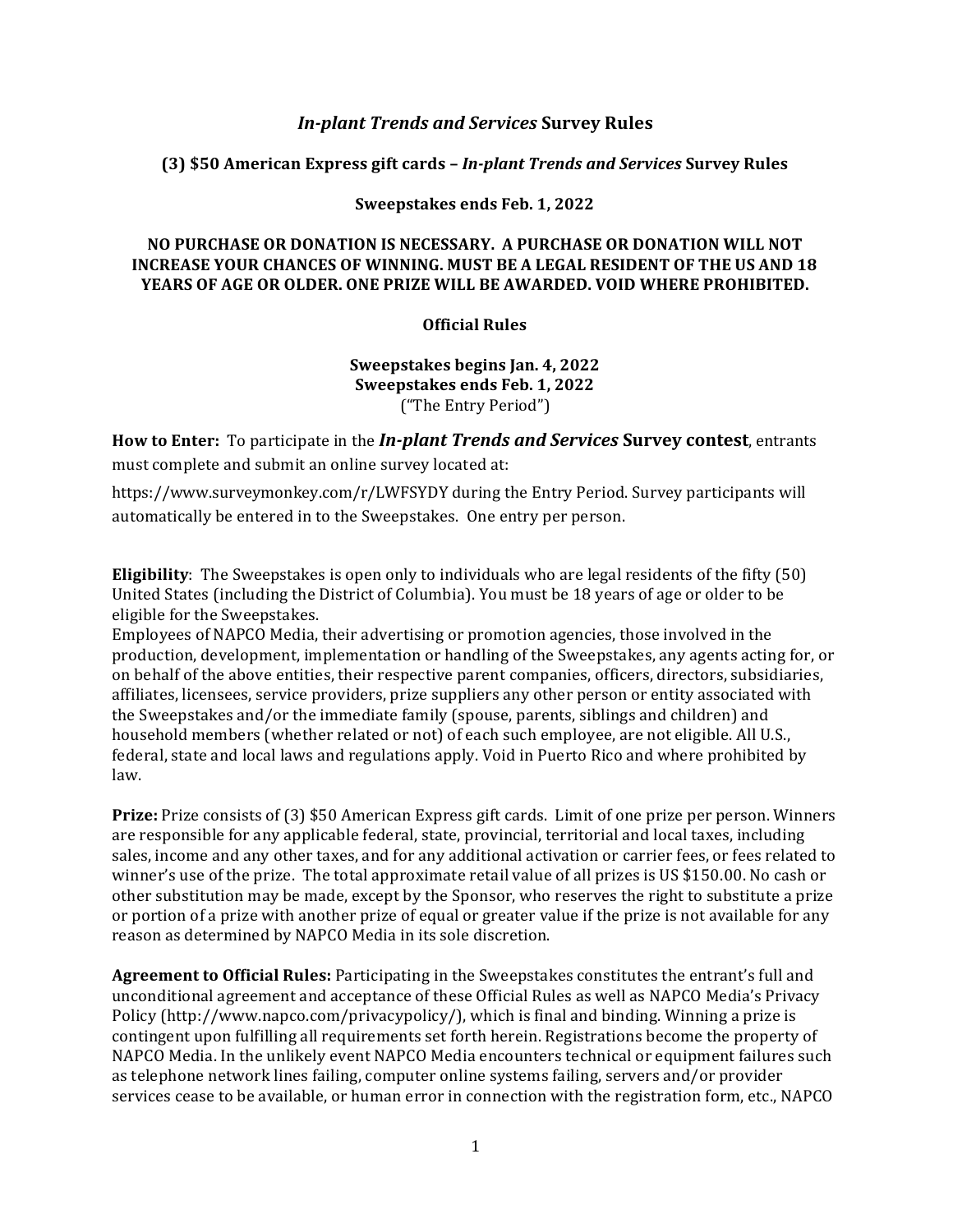Media and promoters will not be held responsible. Collection and handling of personally identifiable information will be in accordance to the Privacy Policy.

Any attempt to exceed the maximum number of entries, whether through use of multiple email accounts or any automated system may result in disqualification. NAPCO Media reserves the right to disqualify entrants under suspicion of violations against the terms of Entry. NAPCO Media is not responsible for lost, late, incomplete, invalid, altered, unintelligible or misdirected entries, which will be void. In the event of a dispute as to who submitted an entry, the person demonstrating to NAPCO Media's satisfaction, as determined in NAPCO Media's sole discretion, that he or she is the authorized holder of the e-mail account will be deemed to be the entrant. The "authorized holder of the email account" is the natural person assigned by an Internet access provider, online service provider, Internet service provider or other similar organization referencing email address used to post the comment. 

**Selection of Winner:** At 1:00pm EST on Feb. 10, 2022 NAPCO Media will select the name of 1 winner in a random drawing of all eligible entries received during the Entry Period. The odds of being selected as a potential winner depend on the number of eligible entries received during the Entry Period. The potential winner will be contacted via email and asked to provide their full name, age, and mailing address for eligibility within a specified time period. If the potential winner does not respond within the timeframe stated in the notification email, NAPCO Media may select an alternate potential winner in his/her place at random from all entries received during the Entry Period.

**Requirements of the Potential Winner:** The potential winner will be required to return an email to NAPCO Media with the winner's full name, and a valid mailing address. This email and document will affirm eligibility and liability/publicity release within seven (7) days of being notified. If a potential winner fails to return the email confirmation within the required time period, an alternate entrant may be selected in his/her place in a random drawing of all entries received. Acceptance of a prize constitutes consent to use winner's name and likeness for editorial, advertising and publicity purposes without additional compensation, except where prohibited by law. Failure to comply with any term or condition in these Official Rules may result in disqualification at NAPCO Media's sole discretion. Potential winner may waive their right to designate their charity of choice, in which case an alternate winner will be selected in the manner described above.

**General Conditions:** NAPCO Media reserves the right to cancel or suspend the Sweepstakes should including but not limited to, virus, bugs, unauthorized human intervention, or other causes beyond the control of NAPCO Media, corrupt the administration, security, fairness, integrity, or proper operation of the Sweepstakes. Any attempt by any person to undermine the legitimate operation of the Sweepstakes may be a violation of criminal and civil law, and, should such an attempt be made, NAPCO Media reserves the right to seek damages from any such person to the fullest extent permitted by law. NAPCO Media's failure to enforce any term of these Official Rules shall not constitute a waiver of that provision.

**Release and Limitations of Liability:** By entering, participants release and hold harmless NAPCO Media, Sponsor, respective parent, subsidiaries, affiliates, directors, officers, employees and related entities (collectively, "Releases") from any and all liability, claims or actions of any kind whatsoever for injuries, damages or losses to persons and property that may be sustained in connection with the receipt, ownership, or use of the prize from or arising out of participation in this Sweepstakes. NAPCO Media or Sponsor assumes no responsibility or liability for any error, omission, interruption, deletion, defect, delay in operation or transmission, communications line failure, theft